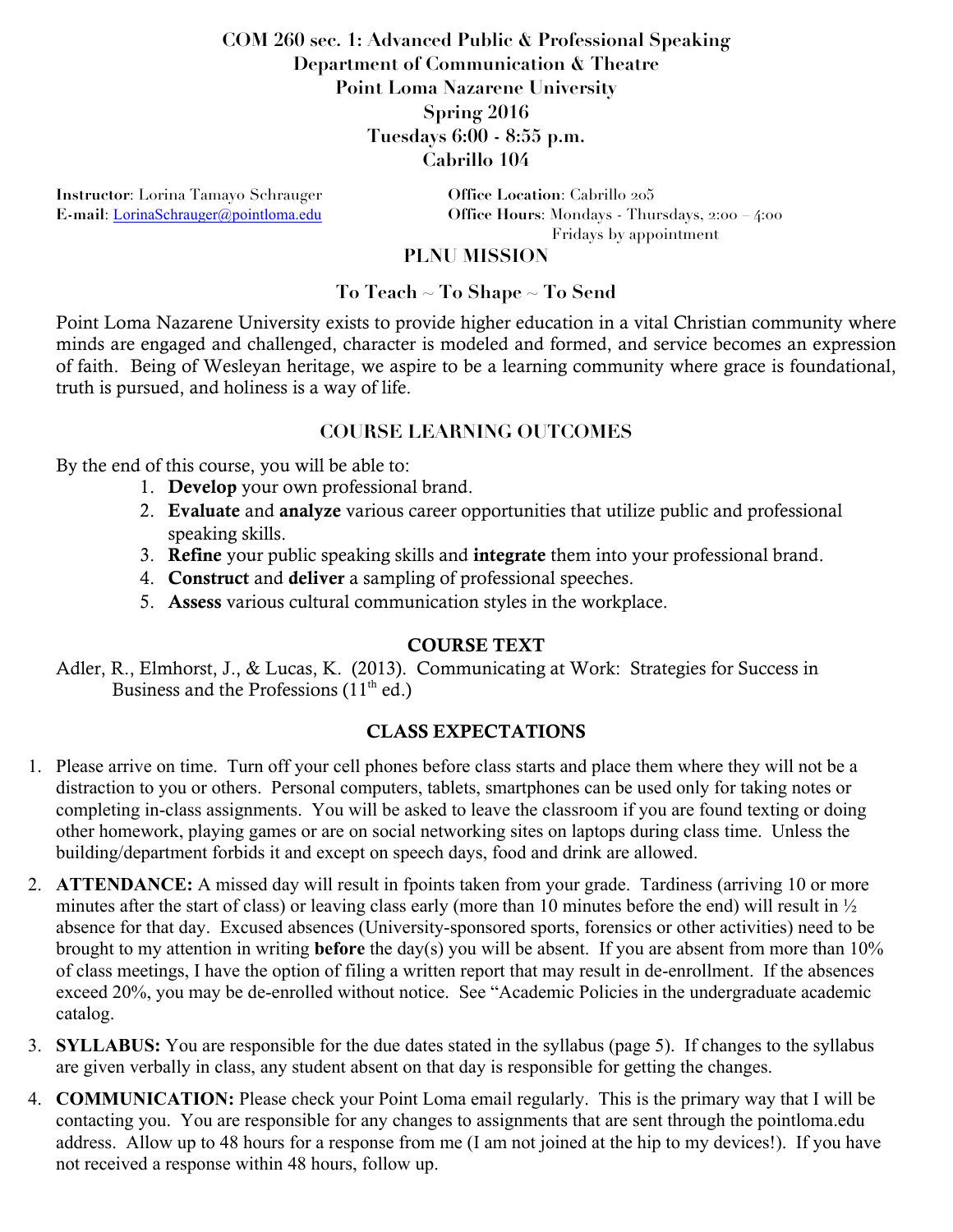- 5. **FINAL EXAMINATIONS** are scheduled on Tuesday, May 3, 2016. No accommodations for early examinations or alternative days are allowed per university policy. The final examination schedule is posted on the "Class Schedules" site.
- 6. **ASSIGNMENT SUBMISSIONS**: All work is due by 11:59 p.m. on the day indicated on the assignment requirement sheet and on the schedule. If you turn in an assignment after the due date indicated on the syllabus, there will be a 5 point deduction for each day the assignment is late. There is no distinction between "excused" and "unexcused" assignments. No assignments will be accepted after Friday, May 6, 2016 at 5:00 P.M.
- 7. **PRESENTATIONS:** You must be ready to deliver your speeches on your assigned day. If there are extenuating circumstances (medical or family emergencies, PLNU team games/activities), you may prearrange to exchange speech days with another student if prior notice is given to the instructor. I am not responsible for finding another student to switch with you.
- 8. **ACADEMIC HONESTY POLICY:** At PLNU, we want you to exhibit integrity in your work. If you reference another person, give them credit. If credit isn't given, it demonstrates academic irresponsibility and reflects disrespect for your community and yourself. As stated in the university catalogue: "Academic dishonesty is the act of presenting information, ideas, and/or concepts as one's own when in reality they are the results of another person's creativity and effort. Such acts include plagiarism, copying of class assignments, and copying or other fraudulent behavior on examinations. A faculty member who believes a situation involving academic dishonesty has been detected may assign a failing grade for a) that particular assignment or examination, and/or b) the course."
- 9. **ACADEMIC ACCOMMODATIONS**: Students requiring special accommodations on the basis of physical, learning or psychological disability for this class are required to file documentation with the Disability Resource Center (in the Bond Academic Center). The DRC will write me with recommendations as to how to meet the individual needs of the student. Please contact Pat Curley within the first two weeks of the term so as to give accommodations as early as possible.
- 10. **FERPA POLICY:** In compliance with federal law, neither PLNU student ID nor social security number should be used in publicly posted grades or returned sets of assignments without written permission from the student. This class will meet the federal requirements by distributing all grades and papers individually. Also in compliance with FERPA, you will be the only person given information about your progress in this class unless you have designated others to receive it in the "Information Release" section of the student portal. See 'Policy Statements' in the undergrad student catalog.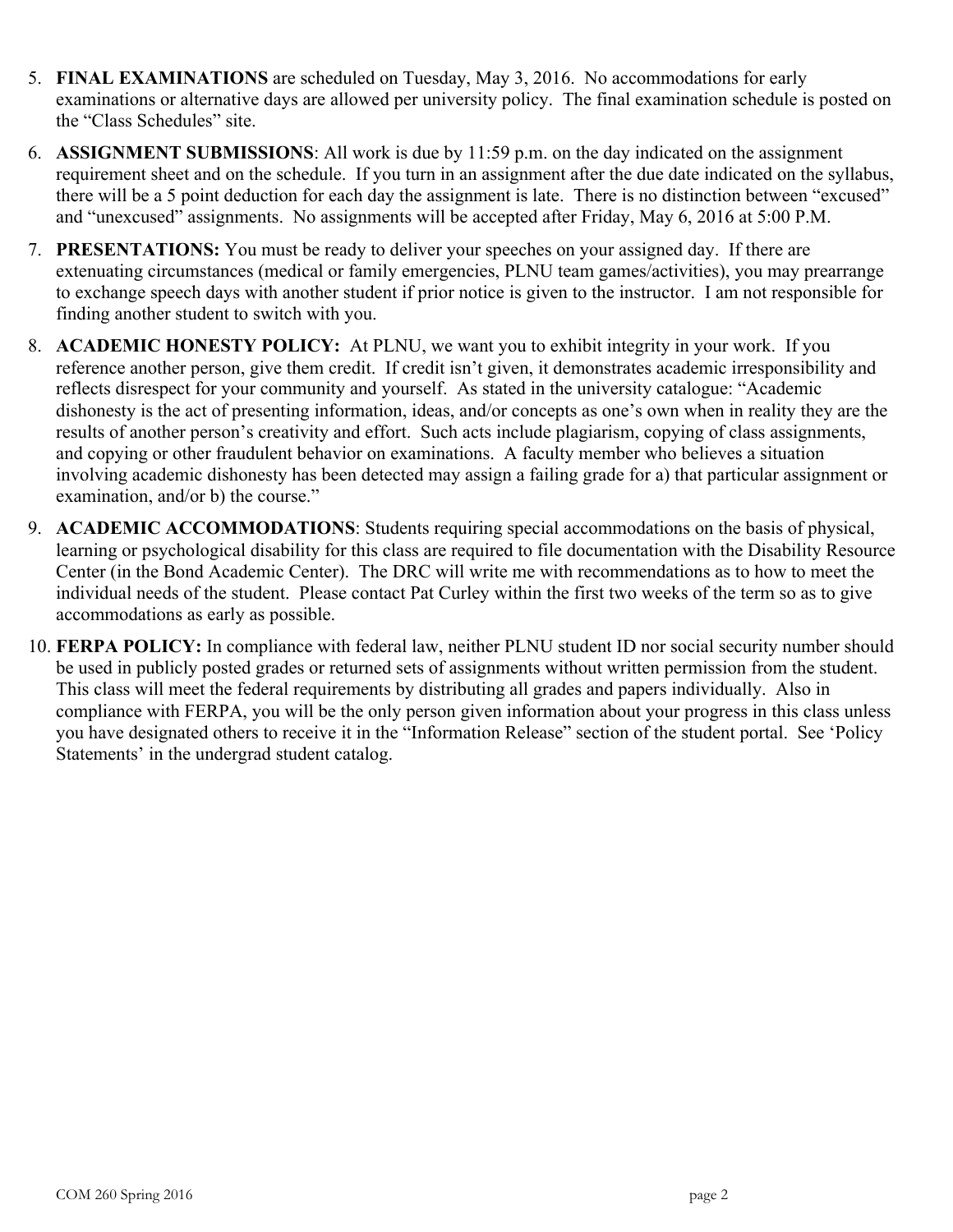#### GRADING POLICY

The core of my grading philosophy is that one's grade is earned. In other words, you must work for the grade that you want. All assignments outlined in the following pages have requirements that outline the bare minimum work—any student who fulfills the minimum requirements, earns, at best, a "C". In order to achieve "A" or "B" level work, a student must demonstrate work that is above and beyond the requirements of any given assignment, which include, but are not limited to: critical thinking, thorough analysis, and creativity.

WRITTEN ASSIGNMENTS: The written assignments planned for this course are designed to enhance your understanding of different aspects of communication in the workplace. Requirements for each assignment will be distributed well ahead of the due date. These assignments will be graded on the presence of critical thinking and insightful analysis.

**SPEECHES/PRESENTATIONS** make up the bulk of the semester grade. Each speech assignment has an accompanying list of requirements (see Canvas for detailed instructions) and will be graded on two different components: the content and the delivery.

For the speech outline, I will be looking for fulfillment of the stated requirements, including, but not limited to: complete and logical articulation of the main ideas, well-researched support of the main ideas, critical thinking and analysis of your research, coherent organization and correct formatting as presented below.

For the delivery of the speech, I look for application of the speech delivery concepts presented in class and in the text, evidence of rehearsal of the speech and, improvement in delivery style in each presentation. I take many notes during your presentations, most of which are suggestions for improvement.

**PARTICIPATION** is one of the key components in a course such as this. Participation includes, but is not limited to, volunteering points of view in class discussions, engaging in active listening of fellow students, refraining from texting, surfing the Internet on laptops, napping, or other activities unrelated to the class. If you are found consistently not participating, points will be deducted from the total participation grade, at my discretion, for each infraction after the first warning.

## ASSIGNMENT STYLE & FORMATTING

All written assignments are to be typed, double-spaced, using Times New Roman, 12 pt. font, with 1" margins. Speech outlines are required to use APA formatting for source citations and bibliographies. Please refer to www.apa.org, http://owl.english.purdue.edu/owl/section/2/10/ or your friendly local librarian for help with paper formatting.

Last Name pg. #

| Name<br>Date<br>Assignment Title |  |
|----------------------------------|--|
|                                  |  |
|                                  |  |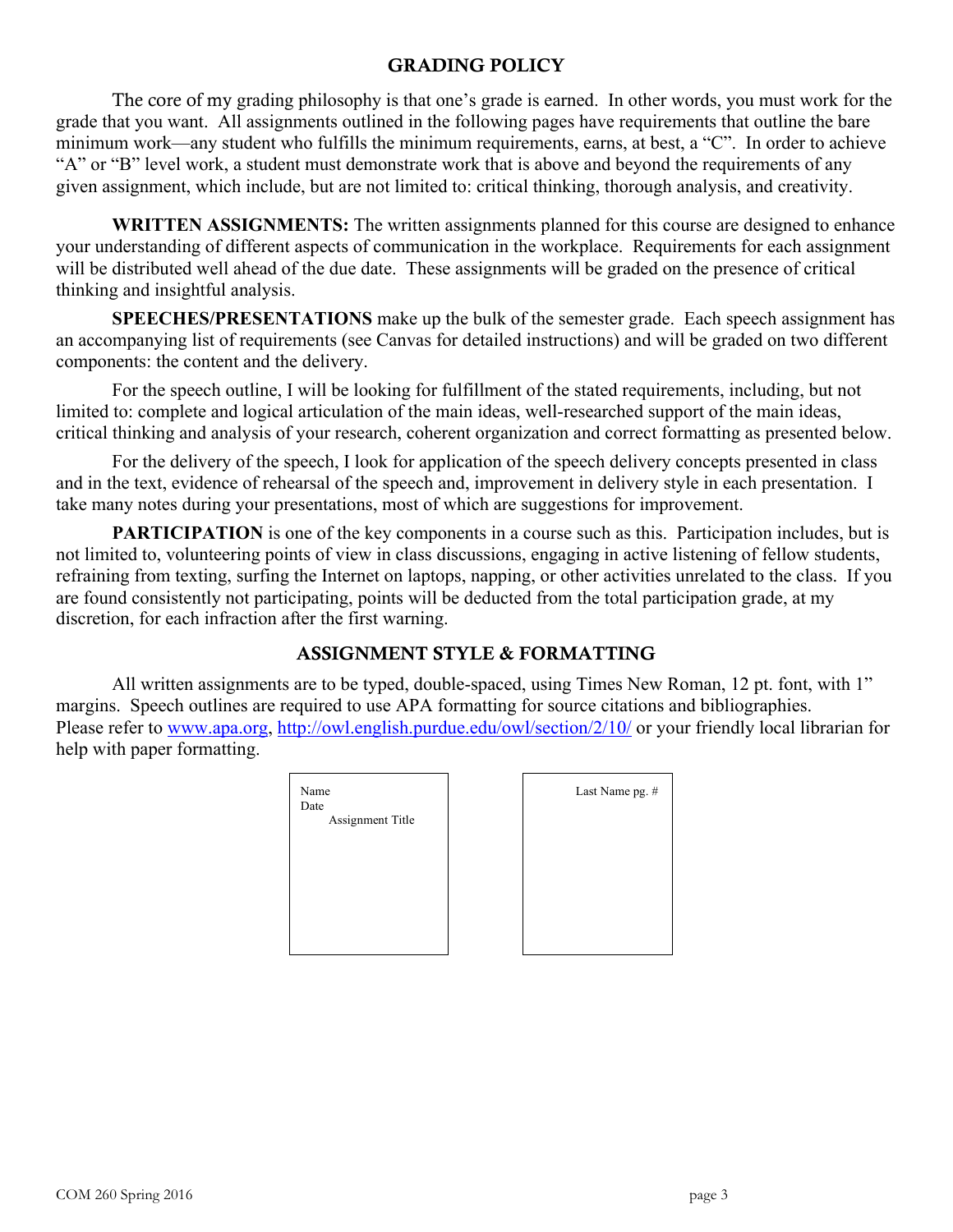## **ASSIGNMENTS & GRADING**

| <b>Assignment</b>              | <b>Description</b>                                                                                           | <b>Points</b> |
|--------------------------------|--------------------------------------------------------------------------------------------------------------|---------------|
|                                | Memo to Instructor                                                                                           | 20            |
| Work/Career                    | Cover Letter + Resume                                                                                        | 20            |
| Assignments                    | Linked-In Profile                                                                                            | 20            |
|                                | Mock Interview w/OSV                                                                                         | 20            |
|                                | Network 9 Events (2 x 25 pts/ea)                                                                             | 50            |
| Short Speeches/<br>Assignments | Special Occasion Speeches - Intro, Elevator, and a third<br>one of your choosing $(3 \ @ 25 \text{ pts/ea})$ | 75            |
|                                | <b>Speaker Observation</b>                                                                                   | 25            |
| Major                          | The Weekly Report                                                                                            | 75            |
| Presentations                  | Dream Job Report (Informational Interview)                                                                   | 100           |
| Exam                           | Midterm - cumulative                                                                                         | 250           |
| <b>Final Evaluation</b>        | San Diego Means Team Presentation                                                                            | 250           |
| Attendance &<br>Participation  | Participation = 10% of total grade (includes attendance)                                                     | 100           |
| <b>TOTAL POINTS</b>            |                                                                                                              | 1000          |

#### **GRADING SCALE**

| <b>POINTS</b>     | $1000 -$      | $895 -$      | $885 -$  | $825 -$      | $795 -$      | $794 -$      | $774 -$ | $724 -$      | $694 -$      | $674 -$  | $624 -$      | 594 –    |
|-------------------|---------------|--------------|----------|--------------|--------------|--------------|---------|--------------|--------------|----------|--------------|----------|
|                   | 925           | 924          | 894      | 884          | 824          |              | 725     | 695          | 675          | 625      | 595          |          |
| <b>PERCENTAGE</b> | $100 -$<br>93 | $92 -$<br>90 | 88<br>89 | $83 -$<br>87 | $82 -$<br>80 | $79 -$<br>78 | 73      | $72 -$<br>70 | $69 -$<br>68 | 67<br>63 | $62 -$<br>60 | $59 - 0$ |
| <b>GRADE</b>      | А             | A-           | B+       | B            | B-           | C+           |         |              | D+           |          | D,           |          |

# **PARTICIPATION RUBRIC**

| <b>Points</b> | Grade        | <b>Description</b>                                                                                                                                                                                                                                                                                                     |
|---------------|--------------|------------------------------------------------------------------------------------------------------------------------------------------------------------------------------------------------------------------------------------------------------------------------------------------------------------------------|
| $100 -$<br>90 | A            | Attends all class sessions and is frequent participant in class discussions; listens and responds with<br>thoughtful ideas; is proactive in offering ideas & viewpoints in group work; refrains from engaging in<br>distracting behavior (social media, texting, looking at other sites/homework while "taking notes") |
| $80 - 89$     | B            | Attends nearly all class sessions; participates in most class discussions; responds to others' input with little<br>prompting; may occasionally engage in distracting behavior                                                                                                                                         |
| $70 - 79$     | $\mathsf{C}$ | Attends class regularly; occasional participant in class discussions; has to be prompted to provide response<br>and input; engages often in distracting behavior                                                                                                                                                       |
| $60 -$<br>69  | D            | Infrequent participant in discussions; needs to be prompted often to respond; engages frequently in<br>distracting behavior                                                                                                                                                                                            |
| 59 &<br>below | F            | Little or no participation; is not proactive in class and small group discussions, even with prompting;<br>engages frequently in distracting behavior                                                                                                                                                                  |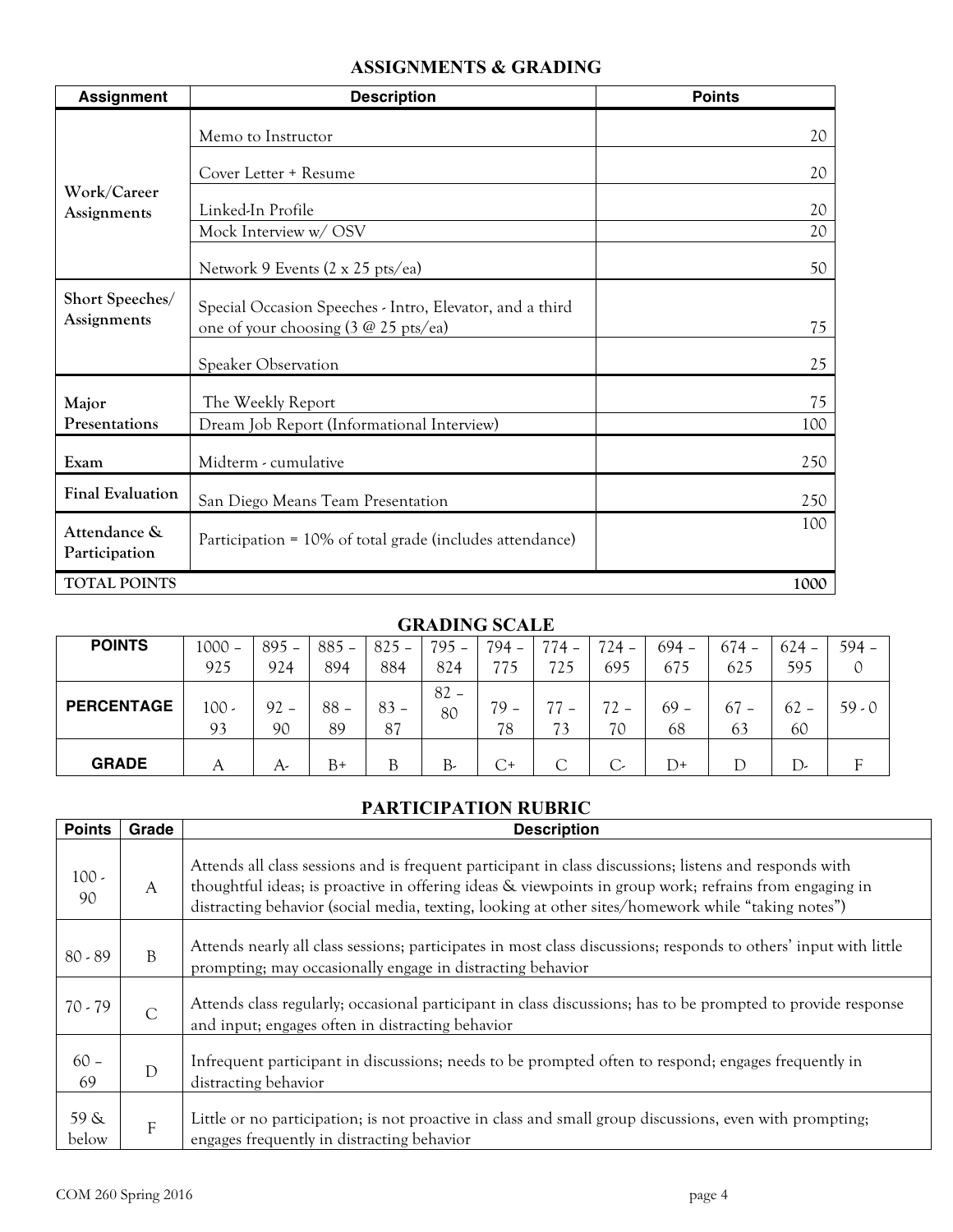## CLASS SCHEDULE

| (subject to change at the instructor's discretion) |  |  |  |  |  |
|----------------------------------------------------|--|--|--|--|--|
|----------------------------------------------------|--|--|--|--|--|

| <b>Date</b>     | <b>Content</b>                                                                                                                                                                                                                                                                                                     | Assignment/ Readings due                                                                                                                                       | Homework                                                                                                                                                                                                                                         |
|-----------------|--------------------------------------------------------------------------------------------------------------------------------------------------------------------------------------------------------------------------------------------------------------------------------------------------------------------|----------------------------------------------------------------------------------------------------------------------------------------------------------------|--------------------------------------------------------------------------------------------------------------------------------------------------------------------------------------------------------------------------------------------------|
| January 19      | Welcome: Syllabus & Schedule<br>Topics: Overview of public &<br>professional communication<br>Activity 1: Memo<br>Activity 2: Speech of Introduction<br>Discuss: Network 9 Requirements                                                                                                                            | $\rightarrow$ Bring: laptop or tablet<br>Index card                                                                                                            | $\Box$ Write Memo to Instructor<br>□ Sign up for January 26 and February 9 Network 9s<br>$\Box$ Create list of 3 - 5 questions for professionals at<br>N9 event                                                                                  |
| 26              | Attend Network 9 Event (5:00 - 7:00 p.m.)<br>$\rightarrow$ Class begins at 7:15 p.m.<br>Discuss: N9 event<br>Speeches of Introduction<br>Discuss & Assign: The Weekly Report<br>Assign: Resume, Cover Letter, Linked-In<br>Profile                                                                                 | $\rightarrow$ Memo to Instructor<br>(submit on Canvas)<br>$\rightarrow$ N9 questions and any notes taken<br>from conversations (submit paper copy<br>in class) | □ Draft Resume & Cover Letter<br>Start working on the Weekly Report<br>□ Read Ch. 12: "Types of Business Presentations"<br>and Ch. 6: "Principles of Interviewing"                                                                               |
| February 2      | <b>Topic:</b> Types of Business Presentations<br>$\bullet$<br>Topic 1: Building your Brand: Business<br>Writing - Resumes, CV, Linked-In, and<br>Correspondence<br>Topic 2: Interviews<br>$\bullet$<br>Activity: Polish your Resume, CV, and<br>$\bullet$<br>Linked-In Profile<br>Discuss: Informational Interview | $\rightarrow$ Bring drafts of CV & Resumes to<br>class                                                                                                         | $\Box$ Create list of 3 – 5 questions for professionals at<br>N9 event<br>□ Read Ch. 3: "Listening" & Ch. 4: "Verbal &<br>Non-Verbal Messages"<br>$\Box$ Begin researching and connecting with<br>professionals for your Informational Interview |
| $\mathbf{Q}$    | Attend Network 9 Event (5:00 - 7:00<br>p.m.<br>$\rightarrow$ Class begins at 7:15 p.m.<br>Discuss: N9 Event<br>Presentation: The Weekly Report<br>$\bullet$                                                                                                                                                        | $\rightarrow$ N9 questions and any notes taken<br>from conversations (submit paper copy<br>in class)                                                           | Ch. 5: "Interpersonal Strategies and Skills"<br>□ Choose Informational Interview company &<br>and make contact<br>□ Attend at least one round of speeches during the<br>Sunset Cliffs Tournament (Saturday 2/13 or<br>Sunday $2/14$ )            |
| 16              | Topic: Building your brand - Dress,<br>$\bullet$<br>Demeanor, Dining Etiquette<br>Activity: Conversation Station/Elevator<br>Speeches<br>Topic: Interpersonal Strategies<br><b>Activity:</b> Case studies<br>$\bullet$                                                                                             |                                                                                                                                                                | □ Read Ch. 2: "Communication, Culture &<br>Work"<br>$\Box$ Informational Interview: Conduct background<br>research                                                                                                                               |
| $\overline{23}$ | Topic: Building your Brand: Cultural<br>Intelligence in the Workplace<br><b>Activity: Case Studies</b><br>$\bullet$<br>Presentations: The Weekly Report<br>$\bullet$<br><b>Assign:</b> Final Project<br>Discuss: Mid-term study<br>$\bullet$                                                                       |                                                                                                                                                                | □ Read: Ch 7 - "Leading & Working in Teams"<br>& Ch. 8 - "Effective Meetings"<br>$\Box$ Meet with team members and decide on Project<br>□ Informational Interview: Generate list of<br>questions                                                 |
| March 1         | <b>MIDTERM</b>                                                                                                                                                                                                                                                                                                     |                                                                                                                                                                | Prepare for Team Project (Research company)                                                                                                                                                                                                      |